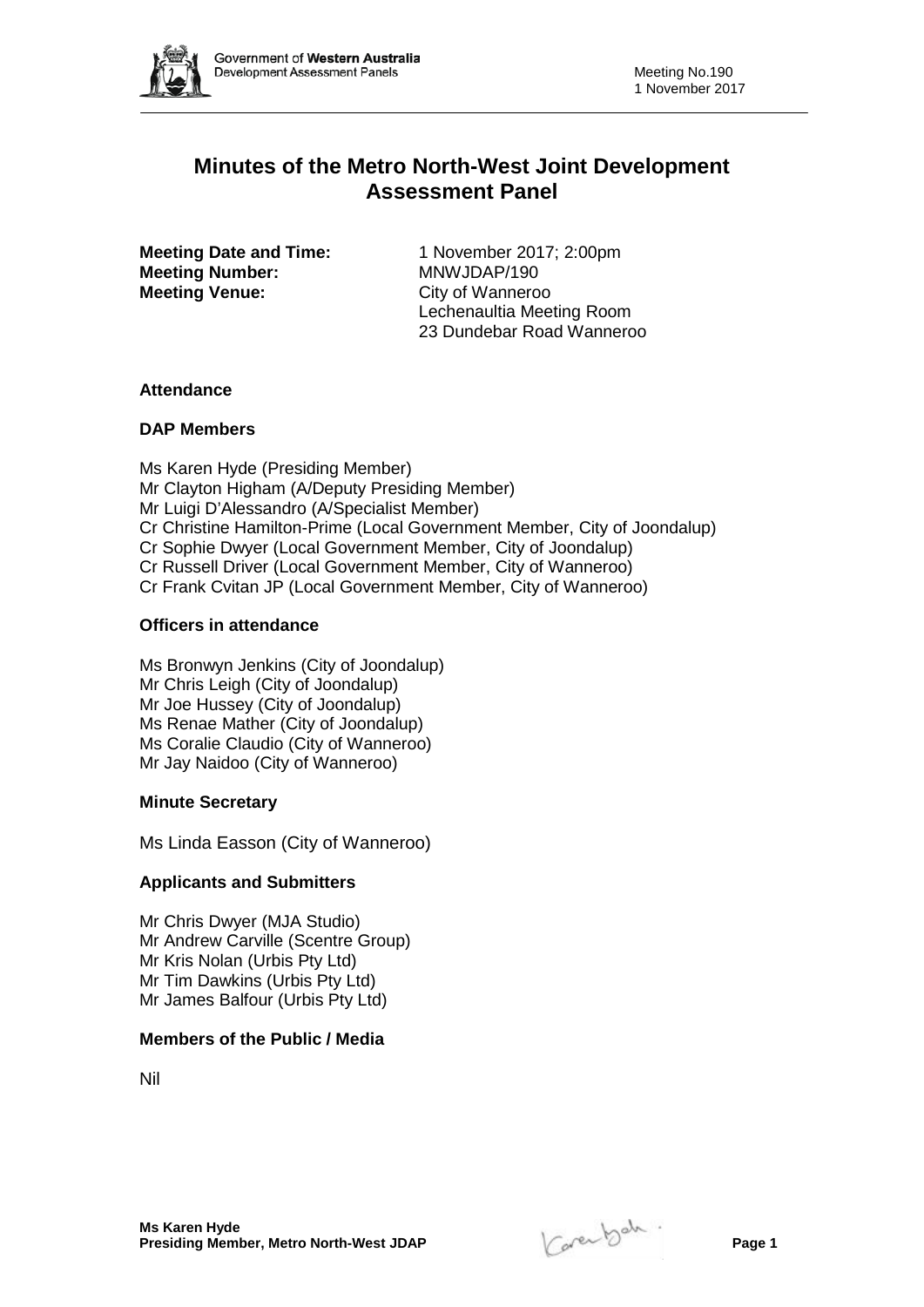

# **1. Declaration of Opening**

The Presiding Member, Ms Karen Hyde declared the meeting open at 2:00pm on 1 November 2017 and acknowledged the past and present traditional owners and custodians of the land on which the meeting was being held.

The Presiding Member announced the meeting would be run in accordance with the DAP Standing Orders 2017 under the *Planning and Development (Development Assessment Panels) Regulations 2011*.

The Presiding Member advised that the meeting is being audio recorded in accordance with Section 5.16 of the DAP Standing Orders 2017; No Recording of Meeting, which states: *'A person must not use any electronic, visual or audio recording device or instrument to record the proceedings of the DAP meeting unless the Presiding Member has given permission to do so.'* The Presiding Member granted permission for the minute taker to record proceedings for the purpose of the minutes only.

### **2. Apologies**

Mr Ray Haeren (Deputy Presiding Member) Mr John Syme (Specialist Member) Cr Philippa Taylor (Local Government Member, City of Joondalup)

### **3. Members on Leave of Absence**

Panel member, Mr John Syme has been granted leave of absence by the Director General for the period of 25 October 2017 to 24 November 2017 inclusive.

### **4. Noting of Minutes**

Minutes of the Metro North-West JDAP meeting no.189 held on 30 October 2017 were not available for noting at the time of meeting.

# **5. Declaration of Due Consideration**

All members declared that they had duly considered the documents.

### **6. Disclosure of Interests**

DAP member, Mr Ray Haeren, declared an Indirect Pecuniary Interest in Item 8.2. Application made by Urbis Pty Ltd and Mr Haeren is a partner at Urbis.

In accordance with section 6.3.1 of the DAP Standing Orders 2017, the Presiding Member determined that the member listed above, who had disclosed a Pecuniary Interest, was not permitted to participate in the discussion or voting on the items.

DAP member, Cr Christine Hamilton-Prime, declared an Impartiality Interest in Item 8.1. Cr Hamilton-Prime is known to Scott Greenwood, the Centre Manager at Westfield Whitford City through her previous employment as Electorate Officer for the State Member for Hillarys.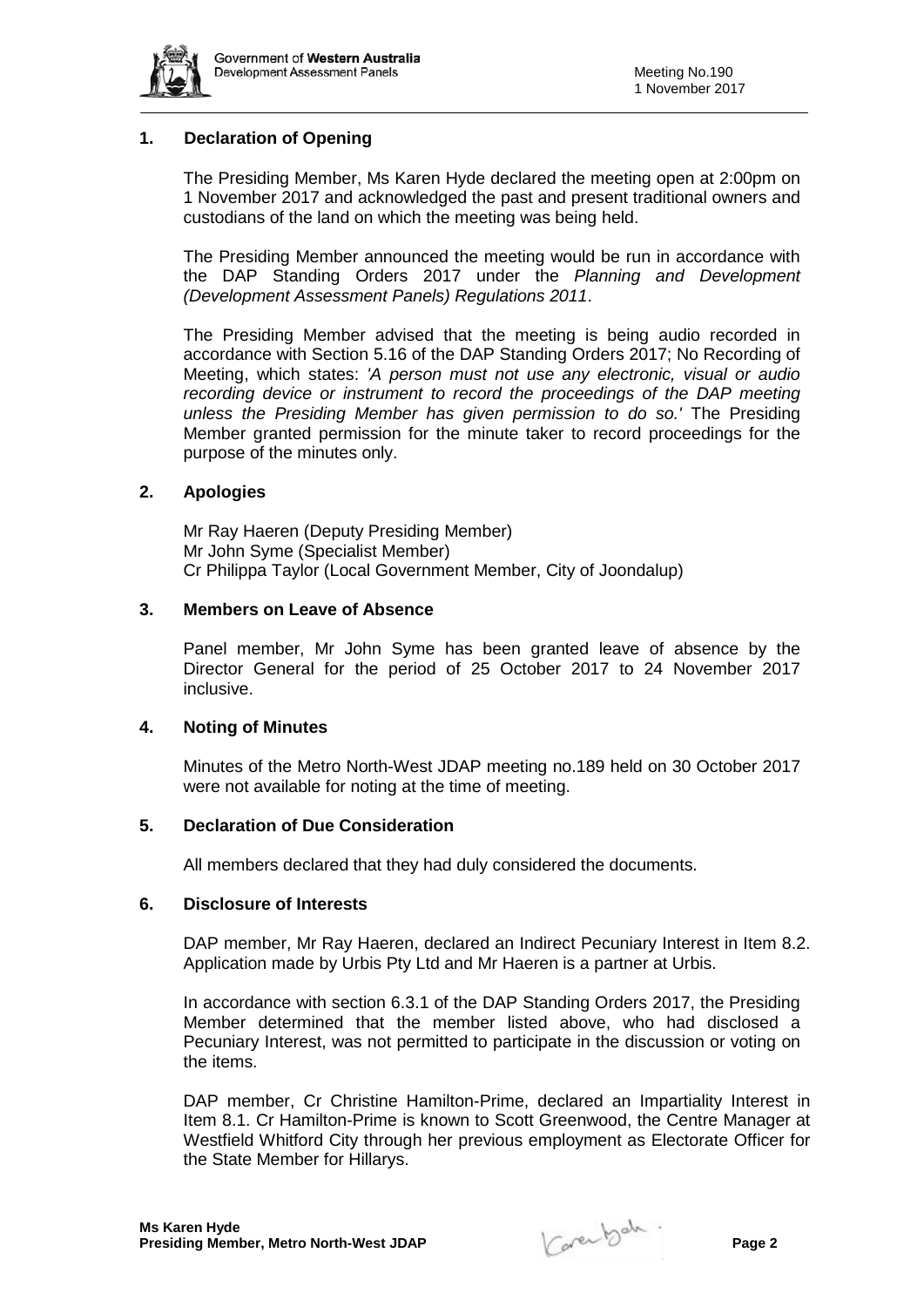

In accordance with section 4.6.1 and 4.6.2 of the DAP Standing Orders 2017, the Presiding Member determined that the member listed above, who had disclosed an Impartiality Interest, was permitted to participate in discussion and voting on the items.

# **7. Deputations and Presentations**

**7.1** Mr Chris Dwyer (MJA Studio) addressed the DAP in support of the application at Item 8.1. Mr Dwyer answered questions from the panel.

## *The presentation at Item 7.1 was heard prior to the application at Item 8.1*

**7.2** Mr Tim Dawkins (Urbis Pty Ltd) addressed the DAP in support of the application at Item 8.2 Mr Dawkins answered questions from the panel.

*The presentation at Item 7.2 was heard prior to the application at Item 8.2*

# **8. Form 1 – Responsible Authority Reports – DAP Applications**

**8.1** Property Location: Lot 501 (470) Whitfords Avenue, Hillarys<br>Application Details: Multiple Dwellings. Retail. Commercial are Application Details: Multiple Dwellings, Retail, Commercial and Plaza<br>Applicant: Scentre Group Scentre Group Owner: RE1 Limited & Scentre Management Limited Responsible authority: City of Joondalup<br>DAP File No: DAP/17/01270 DAP/17/01270

## **REPORT RECOMMENDATION**

**Moved by:** Cr Christine Hamilton-Prime **Seconded by:** Cr Sophie Dwyer

That the Metro North-West JDAP resolves to:

**Approve** DAP Application reference DAP/17/01270 and accompanying plans A1.00 (Rev B), A1.01 (Rev M), A1.02 (Rev M), A1.03 (Rev M), A1.04 (Rev K), A1.05 (Rev H), A1.06 (Rev H), A1.07 (Rev C), A1.08 (Rev C) and A1.09 (Rev C) in accordance with Clause 68 of the *Planning and Development (Local Planning Schemes) Regulations 2015* and the provisions of the City of Joondalup *District Planning Scheme No. 2*, subject to the following conditions as follows:

## **Conditions**

- 1. This approval relates to the new mixed use developments, community plaza and associated works only, as indicated on the approved plans. It does not relate to any other development on the lot.
- 2. Further to condition 1 above, the development site shall be occupied by the following land uses:
	- Multiple Dwelling
	- Office

**Ms Karen Hyde Presiding Member, Metro North-West JDAP Page 3**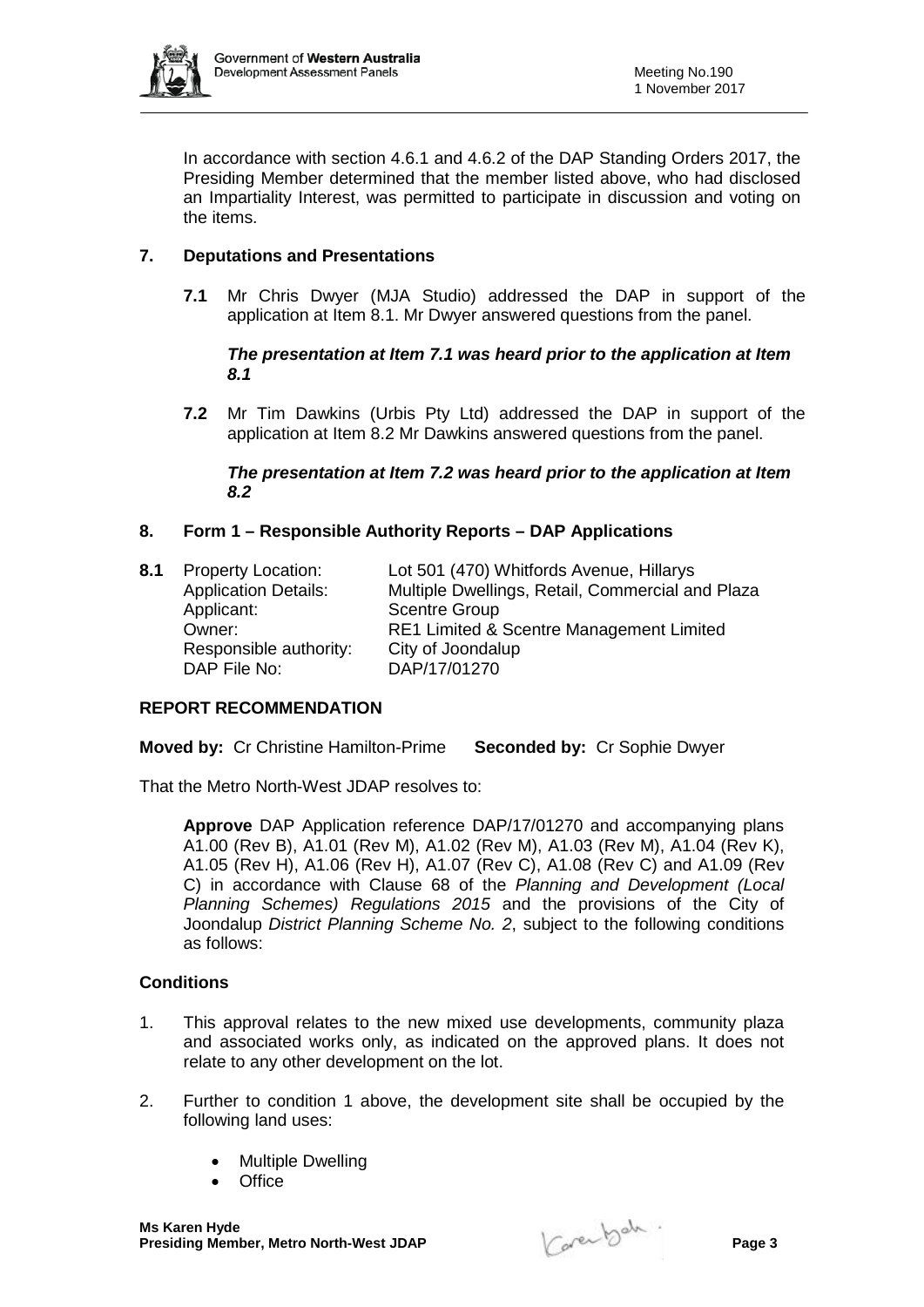

- Shop (up to 500m<sup>2</sup> NLA)
- Shop (greater than 500m<sup>2</sup> NLA)
- Restaurant
- Consulting Rooms
- Markets (Retail)
- Small Bar

As defined under the *City of Joondalup District Planning Scheme No.2.*

- 3. Endeavour Road is to be modified as indicated on the approved plans, including the relocation of the roundabout. A detailed design of the road modifications shall be undertaken by the applicant and approved by the City prior to the commencement of development. All works shall be carried out by the applicant to the specification and satisfaction of the City. All works are to be completed prior to occupation of the development. All costs associated with the modification of Endeavour Road, including detailed design, are to be borne by the applicant.
- 4. Prior to commencing development, a Wayfinding Strategy shall be submitted to and approved by the City. The approved wayfinding strategy shall address pedestrian connections between the community plaza and the existing western entrance to the Retail District. Works associated with the wayfinding strategy are required to be completed prior to occupation of the new mixed use development.
- 5. A public art piece is required to be included on the northern façade of the northern mixed use building, as indicated on the approved plans. The design of the public art piece is required to be approved by the City and installed prior to the occupation of the development.
- 6. A Construction Management Plan is required to be submitted to and approved by the City prior to the commencement of development. The management plan shall detail how it is proposed to manage:
	- all forward works for the site;
	- the delivery of materials and equipment to the site;
	- the storage of materials and equipment on the site;
	- the parking arrangements for the contractors and subcontractors;
	- the management of dust during the construction process;
	- access to ground floor retail district multi-storey car parking areas, the Caltex (Woolworths) service station and the Endeavour Business Centre for staff and customers during construction;
	- traffic management and access to the Bunnings Warehouse/Showroom site, during the modifications to the Endeavour Road intersection;
	- other matters likely to impact on the surrounding properties;

and works shall be undertaken in accordance with the approved Construction Management Plan.

- 7. All stormwater shall be collected on-site and disposed of in a manner acceptable to the City.
- 8. The external surface of the development, including roofing, shall be finished in materials and colours that have low reflective characteristics, to the satisfaction

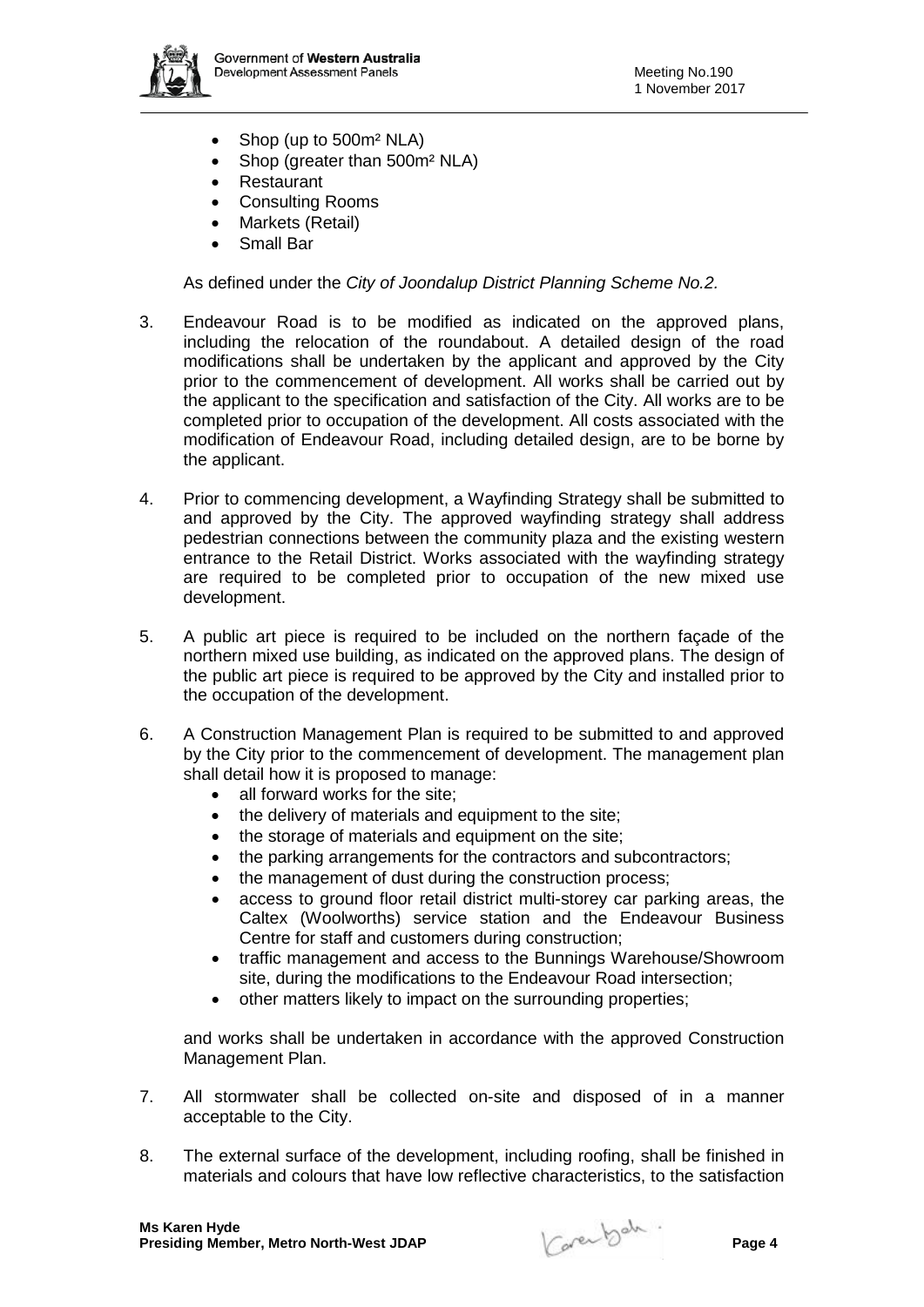

of the City. The external surfaces shall be treated to the satisfaction of the City if it is determined by the City that glare from the completed development has a significant adverse effect on the amenity of adjoining or nearby neighbours.

- 9. All development shall be contained within the property boundaries.
- 10. A full schedule of colours and materials for all exterior parts to the building is to be submitted and approved prior to the commencement of development. Development shall be in accordance with the approved schedule and all external materials and finishes shall be maintained to a high standard, including being free of vandalism, to the satisfaction of the City.
- 11. No obscure or reflective glazing is permitted to ground floor building facades.
- 12. A signage strategy shall be submitted to and approved by the City prior to the occupation of the development. All signage shall be installed in accordance with the approved strategy.
- 13. Retaining walls shall be of a clean finish and made good to the satisfaction of the City.
- 14. The car parking bays, driveways and access points shown on the approved plans are to be designed, constructed, drained and marked in accordance with the Australian Standard for Off-street Car Parking (AS/NZS2890.1 2004), Offstreet Parking for People with Disabilities (AS/NZS2890.6 2009) and Off-street Commercial Vehicle Facilities (AS2890.2:2002), prior to the occupation of the development. These bays are to be thereafter maintained to the satisfaction of the City.
- 15. Any bicycle parking facilities provided should be designed in accordance with the Australian Standard for Off-street Car parking – Bicycles (AS2890.3-1993) prior to the development first being occupied.
- 16. Lighting shall be installed along all driveways and pedestrian pathways and in all common service areas prior to the development first being occupied, to the satisfaction of the City. A lighting plan shall be submitted to the City for approval prior to the commencement of construction. Works shall be undertaken in accordance with the approved plans prior to occupation of the development.
- 17. Prior to occupation of the dwellings, each dwelling shall be provided with an adequate area for clothes drying facilities that is screened from view from the street(s) to the satisfaction of the City.
- 18. Detailed landscaping plans shall be submitted to and approved by the City prior to the commencement of development. These landscaping plans are to indicate the proposed landscaping treatment(s) of the subject site and the adjoining Endeavour Road verge area, and shall:
	- Be drawn at an appropriate scale of either 1:100, 1:200 or 1:500;
	- Provide all details relating to paving, treatment of verges and tree planting in the car park;
	- Show spot levels and/or contours of the site;
	- Indicate any existing vegetation to be retained and the proposed manner in which this will be managed: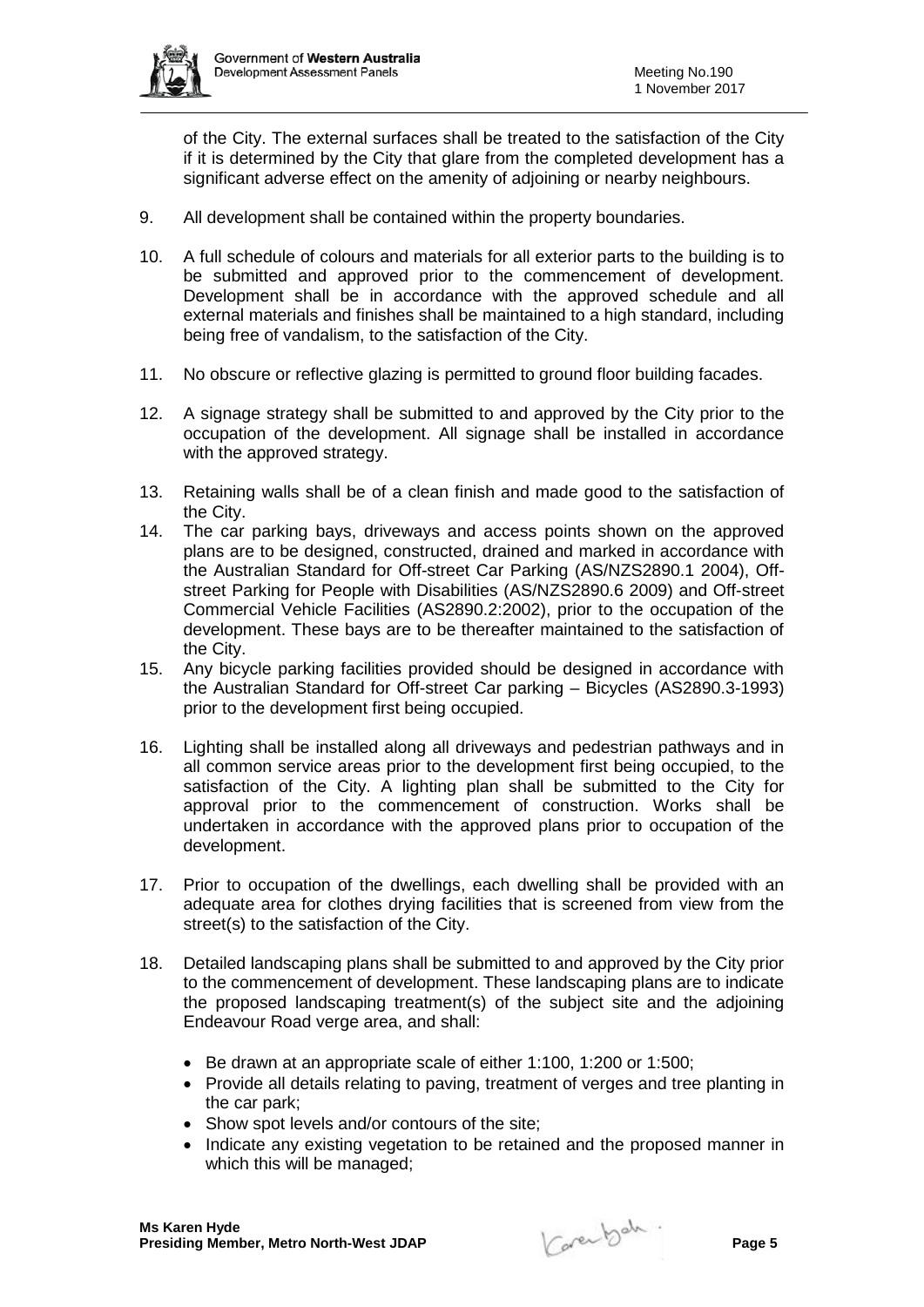

- Be based on water sensitive urban design principles to the satisfaction of the City;
- Be based on Designing out Crime principles to the satisfaction of the City; and
- Show all irrigation design details.
- 19. Landscaping and reticulation shall be established in accordance with the approved landscaping plans, Australian Standards and best trade practice prior to the development first being occupied and thereafter maintained to the satisfaction of the City.
- 20. Any roof mounted or freestanding plant or equipment such as air conditioning units, satellite dishes or radio masts to be located and screened so as not to be visible from beyond the boundaries of the development site, prior to the occupation of the building(s) to the satisfaction of the City.
- 21. Refuse management shall be undertaken in accordance with the recommendations within the 'Endeavour Precinct Stage 1, Whitfords Waste Management Plan' prepared by Encycle Consulting and dated 7 August 2017.

- 1. Further to condition 18, the applicant is advised that verge treatments are required to comply with the City's Street Verge Guidelines. A copy of the Guidelines can be obtained at <http://www.joondalup.wa.gov.au/Live/Streetscapes.aspx>
- 2. Any existing footpath and kerbing shall be retained and protected during construction of the development and shall not be removed or altered for the purposes of a vehicle crossover. Should the footpath/kerb be damaged during the construction of the development, it shall be reinstated to the satisfaction of the City.
- 3. The applicant is advised that all food premises are required to comply with the provisions of the *Food Act 2008*.
- 4. The applicant is advised that ventilation to residential apartments to be provided in accordance with the *Sewerage (Lighting, Ventilation and Construction) Regulations 1971*.
- 5. It is recommended that only condensing style clothes dryers be provided, or specified, for residential apartments.
- 6. The applicant is advised that wet areas must be properly surfaced and graded to a floor waste in accordance with the City's *Health Local Law 1999.*
- 7. Please consider the *Environmental Protection (Noise) Regulations 1997* in designing and locating air intakes & outlets, mechanical plant & equipment, bin stores, loading docks and similar areas. Apartments would be considered as noise sensitive premises and residents would have the right to complain about noise exceeding the assigned levels from the Regulations.
- 8. The applicant is advised that bin storage areas must incorporate wash-down facilities and be in accordance with the City's *Health Local Law 1999*. The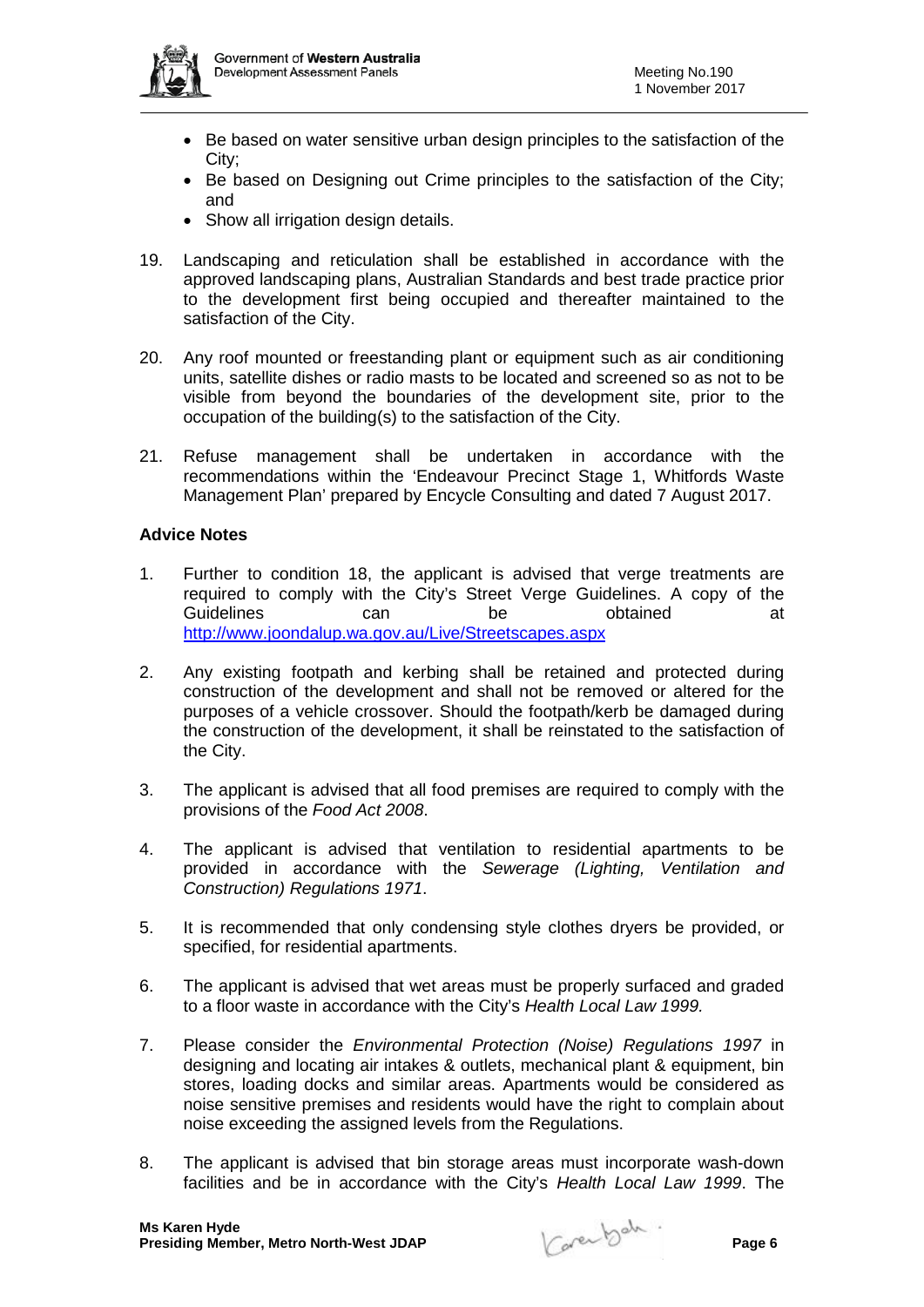

minimum specification includes a concrete floor graded to a floor waste that is connected to sewer and a hose cock.

## **AMENDING MOTION**

**Moved by:** Ms Karen Hyde **Seconded by:** Mr Clayton Higham

To add a new Condition to read as follows:

*The approval period of the new mixed use developments, community plaza and associated works is time limited to 3 years from the date of this decision. If the development has not substantially commenced within this period the applicant shall apply to the City to renew the application 3 months prior to the expiry of the approval, stating whether any part of the development has been altered since its original approval.*

**REASON: To allow adequate time for substantial commencement of the project.**

**The Amending Motion was put and CARRIED UNANIMOUSLY.**

## **AMENDING MOTION**

**Moved by:** Mr Clayton Higham **Seconded by:** Cr Christine Hamilton-Prime

To add a new Advice Note to read as follows:

*Further to Condition 4, the wayfinding strategy is to include treatments that adequately provide pedestrian connections between the retail and Endeavour districts, and the degree of treatments is to respond practically to the staging of the broader development of the site.*

**REASON: To explain the intention and contents of the wayfinding strategy.**

**The Amending Motion was put and CARRIED UNANIMOUSLY.**

### **AMENDING MOTION**

**Moved by:** Ms Karen Hyde **Seconded by:** Cr Christine Hamilton-Prime

To amend Condition 5 to read as follows:

*The northern façade of the mixed use building will be treated in a manner which adds visual interest and articulation as indicated on the approved plans, to be approved by the City and installed prior to occupation of the development.* 

**REASON: To provide clarity regarding the requirements for the northern faced treatment.**

**The Amending Motion was put and CARRIED UNANIMOUSLY.**

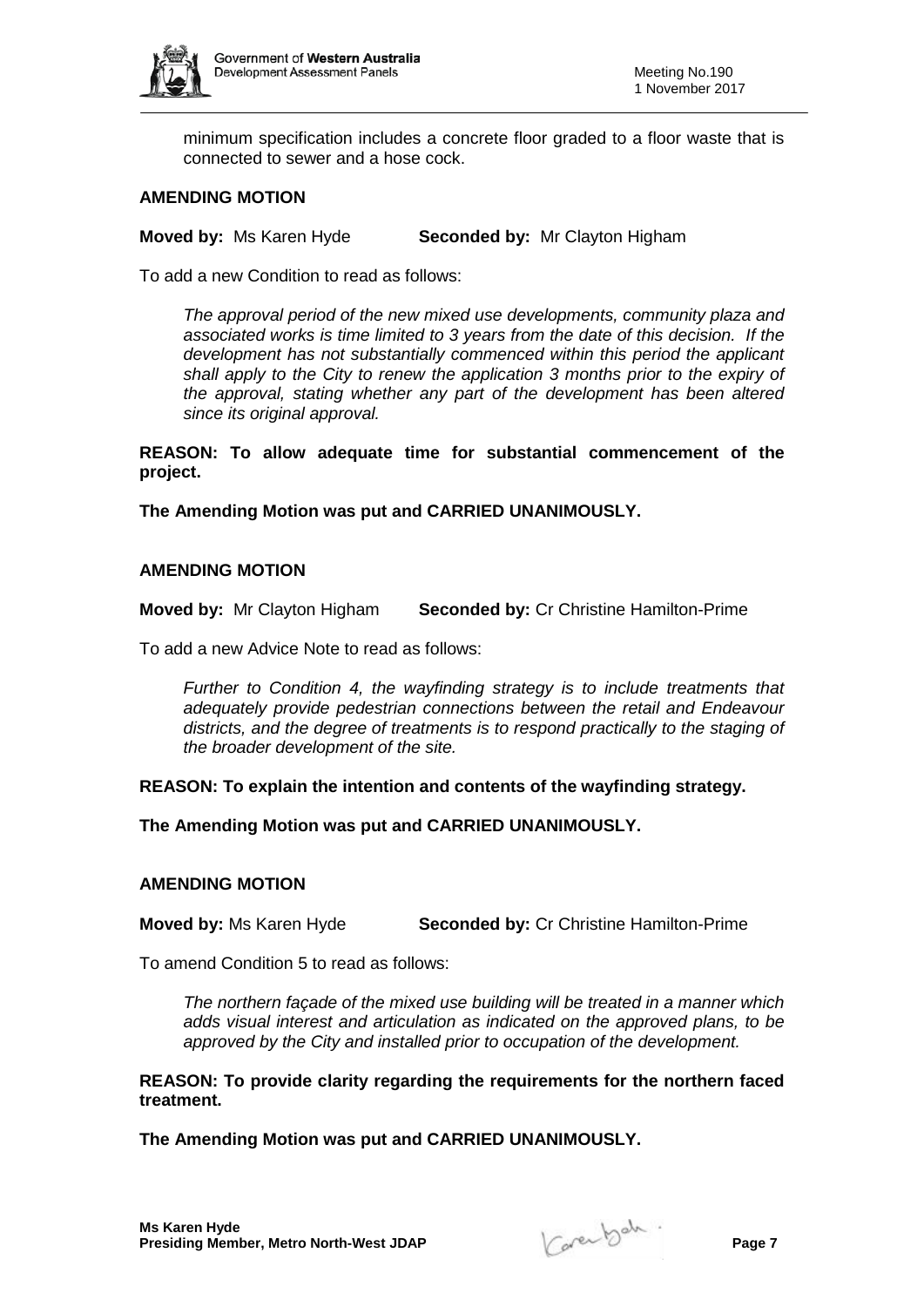

# **AMENDING MOTION**

**Moved by:** Ms Karen Hyde **Seconded by:** Cr Christine Hamilton-Prime

To amend Condition 11 to read as follows:

*No obscure or reflective glazing is permitted to ground floor building facades. Additionally, glazing shall not be obscured internally through shelving or other fixtures, and shall avail for visual surveillance between the development and external public areas, unless otherwise approved by the City.*

**REASON: To ensure passive surveillance from the ground floor of the external public realm.**

**The Amending Motion was put and CARRIED UNANIMOUSLY.**

# **REPORT RECOMMENDATION (AS AMENDED)**

That the Metro North-West JDAP resolves to:

**Approve** DAP Application reference DAP/17/01270 and accompanying plans A1.00 (Rev B), A1.01 (Rev M), A1.02 (Rev M), A1.03 (Rev M), A1.04 (Rev K), A1.05 (Rev H), A1.06 (Rev H), A1.07 (Rev C), A1.08 (Rev C) and A1.09 (Rev C) in accordance with Clause 68 of the *Planning and Development (Local Planning Schemes) Regulations 2015* and the provisions of the City of Joondalup *District Planning Scheme No. 2*, subject to the following conditions as follows:

# **Conditions**

- 1. This approval relates to the new mixed use developments, community plaza and associated works only, as indicated on the approved plans. It does not relate to any other development on the lot.
- 2. Further to condition 1 above, the development site shall be occupied by the following land uses:
	- Multiple Dwelling
	- Office
	- Shop (up to 500m<sup>2</sup> NLA)
	- Shop (greater than 500m<sup>2</sup> NLA)
	- Restaurant
	- Consulting Rooms
	- Markets (Retail)
	- Small Bar

As defined under the *City of Joondalup District Planning Scheme No.2.*

3. Endeavour Road is to be modified as indicated on the approved plans, including the relocation of the roundabout. A detailed design of the road modifications shall be undertaken by the applicant and approved by the City prior to the commencement of development. All works shall be carried out by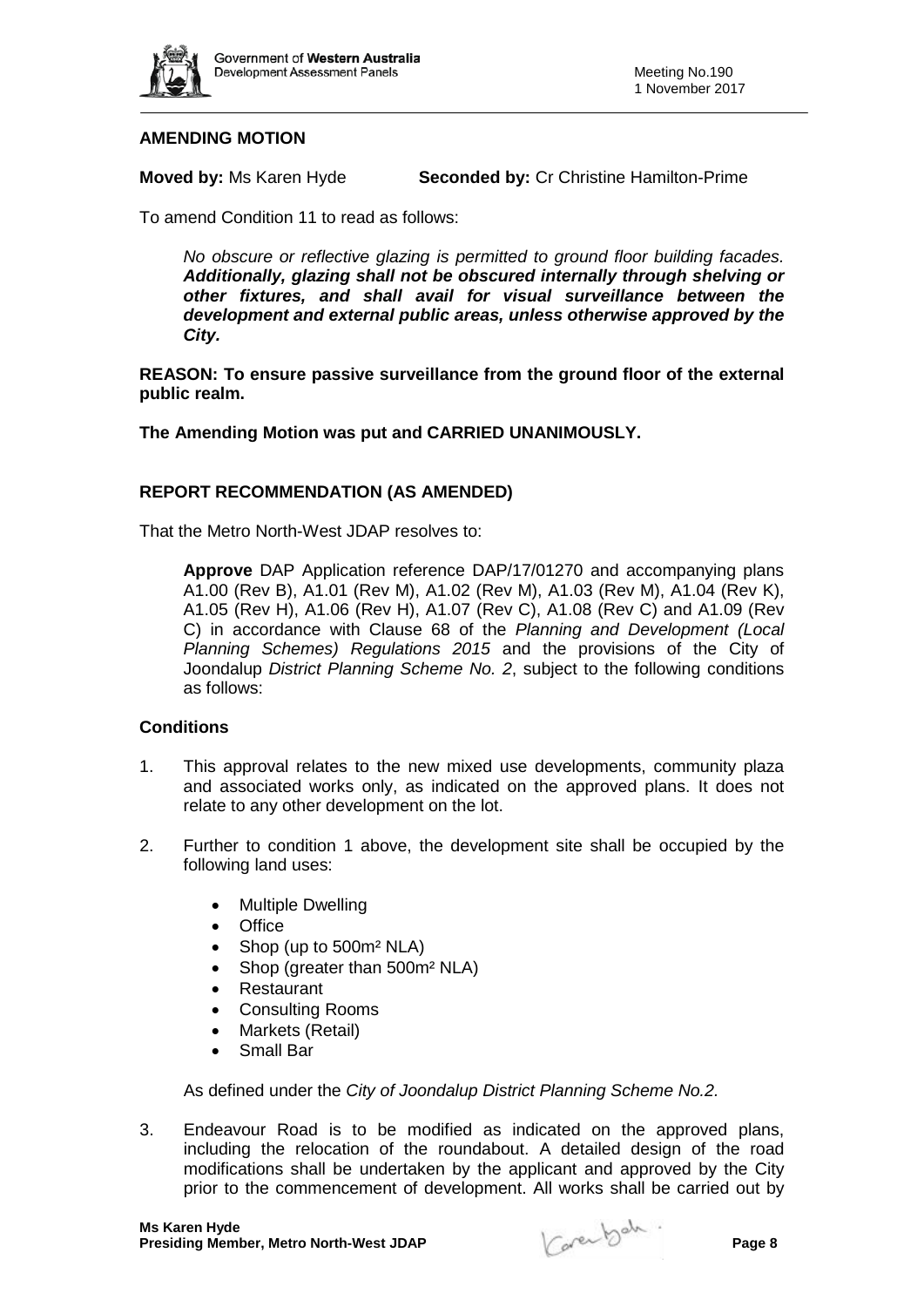

the applicant to the specification and satisfaction of the City. All works are to be completed prior to occupation of the development. All costs associated with the modification of Endeavour Road, including detailed design, are to be borne by the applicant.

- 4. Prior to commencing development, a Wayfinding Strategy shall be submitted to and approved by the City. The approved wayfinding strategy shall address pedestrian connections between the community plaza and the existing western entrance to the Retail District. Works associated with the wayfinding strategy are required to be completed prior to occupation of the new mixed use development.
- 5. The northern façade of the mixed use building will be treated in a manner which adds visual interest and articulation as indicated on the approved plans, to be approved by the City and installed prior to occupation of the development
- 6. A Construction Management Plan is required to be submitted to and approved by the City prior to the commencement of development. The management plan shall detail how it is proposed to manage:
	- all forward works for the site;
	- the delivery of materials and equipment to the site;
	- the storage of materials and equipment on the site:
	- the parking arrangements for the contractors and subcontractors:
	- the management of dust during the construction process;
	- access to ground floor retail district multi-storey car parking areas, the Caltex (Woolworths) service station and the Endeavour Business Centre for staff and customers during construction;
	- traffic management and access to the Bunnings Warehouse/Showroom site, during the modifications to the Endeavour Road intersection;
	- other matters likely to impact on the surrounding properties;

and works shall be undertaken in accordance with the approved Construction Management Plan.

- 7. All stormwater shall be collected on-site and disposed of in a manner acceptable to the City.
- 8. The external surface of the development, including roofing, shall be finished in materials and colours that have low reflective characteristics, to the satisfaction of the City. The external surfaces shall be treated to the satisfaction of the City if it is determined by the City that glare from the completed development has a significant adverse effect on the amenity of adjoining or nearby neighbours.
- 9. All development shall be contained within the property boundaries.
- 10. A full schedule of colours and materials for all exterior parts to the building is to be submitted and approved prior to the commencement of development. Development shall be in accordance with the approved schedule and all external materials and finishes shall be maintained to a high standard, including being free of vandalism, to the satisfaction of the City.
- 11. No obscure or reflective glazing is permitted to ground floor building facades. Additionally, glazing shall not be obscured internally through shelving or other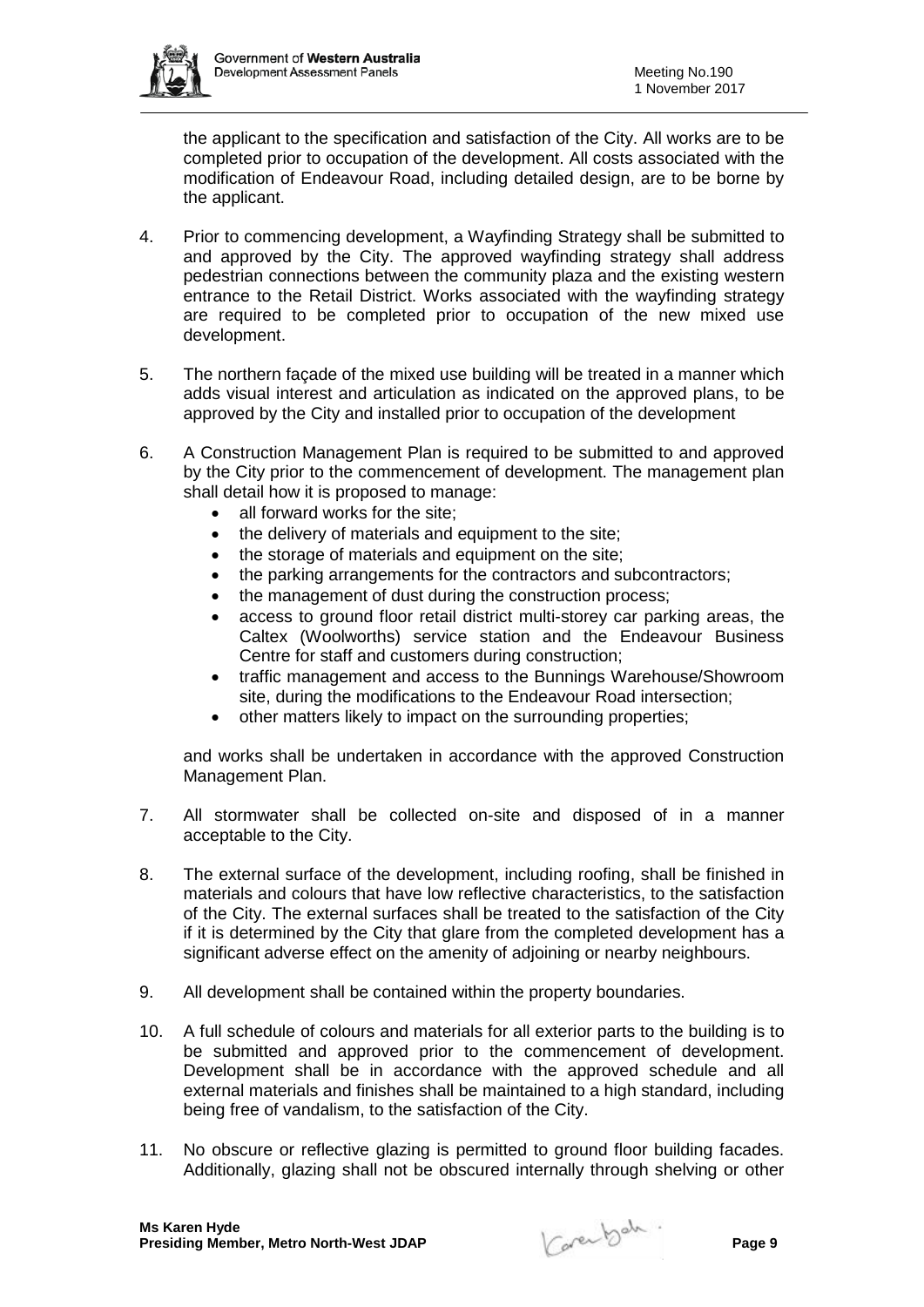

fixtures, and shall avail for visual surveillance between the development and external public areas, unless otherwise approved by the City.

- 12. A signage strategy shall be submitted to and approved by the City prior to the occupation of the development. All signage shall be installed in accordance with the approved strategy.
- 13. Retaining walls shall be of a clean finish and made good to the satisfaction of the City.
- 14. The car parking bays, driveways and access points shown on the approved plans are to be designed, constructed, drained and marked in accordance with the Australian Standard for Off-street Car Parking (AS/NZS2890.1 2004), Offstreet Parking for People with Disabilities (AS/NZS2890.6 2009) and Off-street Commercial Vehicle Facilities (AS2890.2:2002), prior to the occupation of the development. These bays are to be thereafter maintained to the satisfaction of the City.
- 15. Any bicycle parking facilities provided should be designed in accordance with the Australian Standard for Off-street Car parking – Bicycles (AS2890.3-1993) prior to the development first being occupied.
- 16. Lighting shall be installed along all driveways and pedestrian pathways and in all common service areas prior to the development first being occupied, to the satisfaction of the City. A lighting plan shall be submitted to the City for approval prior to the commencement of construction. Works shall be undertaken in accordance with the approved plans prior to occupation of the development.
- 17. Prior to occupation of the dwellings, each dwelling shall be provided with an adequate area for clothes drying facilities that is screened from view from the street(s) to the satisfaction of the City.
- 18. Detailed landscaping plans shall be submitted to and approved by the City prior to the commencement of development. These landscaping plans are to indicate the proposed landscaping treatment(s) of the subject site and the adjoining Endeavour Road verge area, and shall:
	- Be drawn at an appropriate scale of either 1:100, 1:200 or 1:500;
	- Provide all details relating to paving, treatment of verges and tree planting in the car park;
	- Show spot levels and/or contours of the site;
	- Indicate any existing vegetation to be retained and the proposed manner in which this will be managed;
	- Be based on water sensitive urban design principles to the satisfaction of the City;
	- Be based on Designing out Crime principles to the satisfaction of the City; and
	- Show all irrigation design details.
- 19. Landscaping and reticulation shall be established in accordance with the approved landscaping plans, Australian Standards and best trade practice prior to the development first being occupied and thereafter maintained to the satisfaction of the City.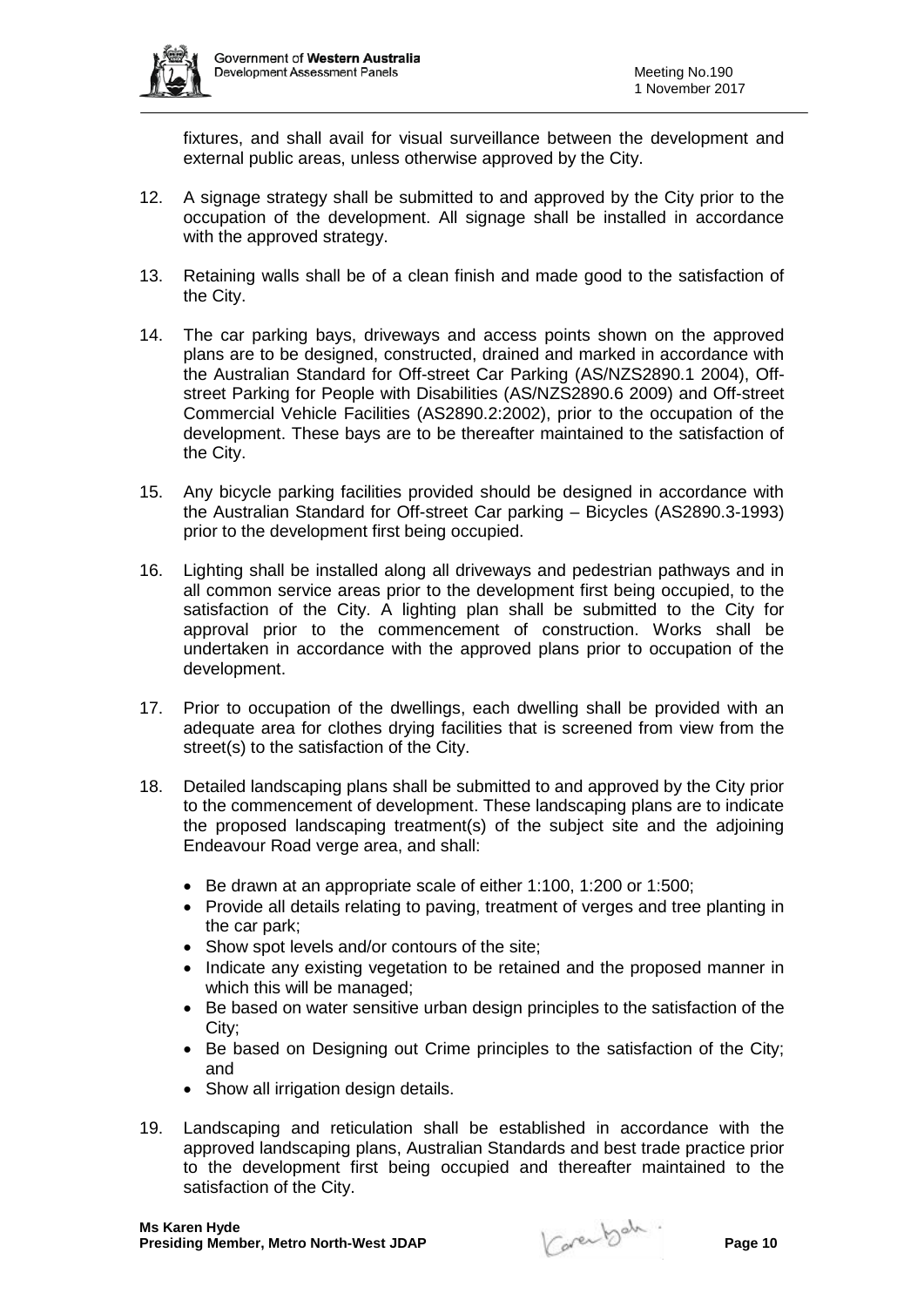

- 20. Any roof mounted or freestanding plant or equipment such as air conditioning units, satellite dishes or radio masts to be located and screened so as not to be visible from beyond the boundaries of the development site, prior to the occupation of the building(s) to the satisfaction of the City.
- 21. Refuse management shall be undertaken in accordance with the recommendations within the 'Endeavour Precinct Stage 1, Whitfords Waste Management Plan' prepared by Encycle Consulting and dated 7 August 2017.
- 22. The approval period of the new mixed use developments, community plaza and associated works is time limited to 3 years from the date of this decision. If the development has not substantially commenced within this period the applicant shall apply to the City to renew the application 3 months prior to the expiry of the approval, stating whether any part of the development has been altered since its original approval.

- 1. Further to condition 18, the applicant is advised that verge treatments are required to comply with the City's Street Verge Guidelines. A copy of the Guidelines can be obtained at <http://www.joondalup.wa.gov.au/Live/Streetscapes.aspx>
- 2. Any existing footpath and kerbing shall be retained and protected during construction of the development and shall not be removed or altered for the purposes of a vehicle crossover. Should the footpath/kerb be damaged during the construction of the development, it shall be reinstated to the satisfaction of the City.
- 3. The applicant is advised that all food premises are required to comply with the provisions of the *Food Act 2008*.
- 4. The applicant is advised that ventilation to residential apartments to be provided in accordance with the *Sewerage (Lighting, Ventilation and Construction) Regulations 1971*.
- 5. It is recommended that only condensing style clothes dryers be provided, or specified, for residential apartments.
- 6. The applicant is advised that wet areas must be properly surfaced and graded to a floor waste in accordance with the City's *Health Local Law 1999.*
- 7. Please consider the *Environmental Protection (Noise) Regulations 1997* in designing and locating air intakes & outlets, mechanical plant & equipment, bin stores, loading docks and similar areas. Apartments would be considered as noise sensitive premises and residents would have the right to complain about noise exceeding the assigned levels from the Regulations.
- 8. The applicant is advised that bin storage areas must incorporate wash-down facilities and be in accordance with the City's *Health Local Law 1999*. The minimum specification includes a concrete floor graded to a floor waste that is connected to sewer and a hose cock.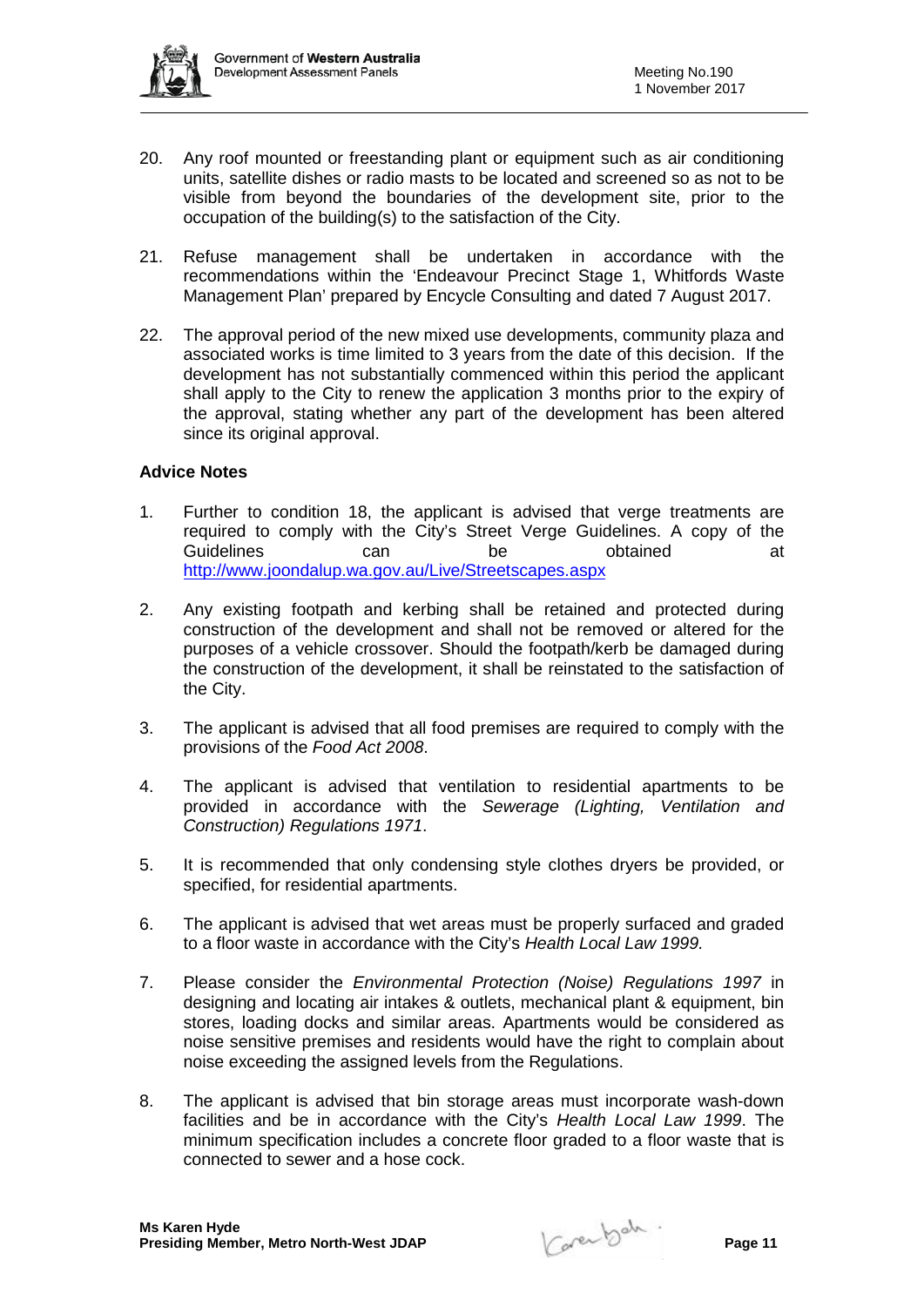

9. Further to Condition 4, the wayfinding strategy is to include treatments that adequately provide pedestrian connections between the retail and Endeavour districts, and the degree of treatments is to respond practically to the staging of the broader development of the site.

# **REASON: In accordance with details contained in the Responsible Authority Report and Amending Motions.**

# **The Report Recommendation (as amended) was put and CARRIED UNANIMOUSLY.**

| 8.2 Property Location: | Part Lot 201 (42) Pollino Gardens, Landsdale |
|------------------------|----------------------------------------------|
|                        | 28 Grouped Dwellings                         |
| Applicant:             | Urbis Pty Ltd                                |
| Owner:                 | V V Nominees Pty Ltd                         |
| Responsible authority: | City of Wanneroo                             |
| DAP File No:           | DAP/17/01271                                 |
|                        | <b>Application Details:</b>                  |

# **REPORT RECOMMENDATION**

|  | <b>Moved by: Cr Frank Cvitan</b> |  | <b>Seconded by: Cr Russell Driver</b> |
|--|----------------------------------|--|---------------------------------------|
|--|----------------------------------|--|---------------------------------------|

That the Metro North-West Joint Development Assessment Panel resolves to:

**Approve** DAP Application reference DAP/17/01271 and accompanying plans (2a Site Survey and Lot Levels, 2b. Site Plan, 2c.Ground Floor Plan, 2d. Upper Floor Plan, 2e. Elevation Plan, 2f. Concept Plan - Floor and Elevation Plan) in accordance with Clause 68 of the *Planning and Development (Local Planning Schemes) Regulations 2015* and the City of Wanneroo District Planning Scheme No. 2, subject to the following conditions:

# **Conditions**

- 1. Detailed landscaping and reticulation plans for the subject site and adjacent road verges shall be lodged for approval by the City prior to the occupation of the development to the satisfaction of the City. Planting and installation of landscaping and reticulation shall be provided in accordance with approved landscaping and reticulation plans prior to occupancy of the development and thereafter maintained to the satisfaction of the City.
- 2. A waste management plan shall be lodged with the City prior to the occupation of the development to the satisfaction of the City and shall detail how waste is to be managed on-site. Waste shall be managed in accordance with the approved waste management plan.
- 3. The applicant shall lodge an Easement for the purpose of collecting refuse pursuant to Section 195 of the *Land Administration Act 1997,* being to the benefit of the City of Wanneroo for access onto the common property access road. The Deed shall be lodged prior to the occupation of the approved development and shall be to the specification and satisfaction of the City of Wanneroo.
- 4. The developer making contributions to the City of Wanneroo for the provision of arterial roads, public open space and associated facilities including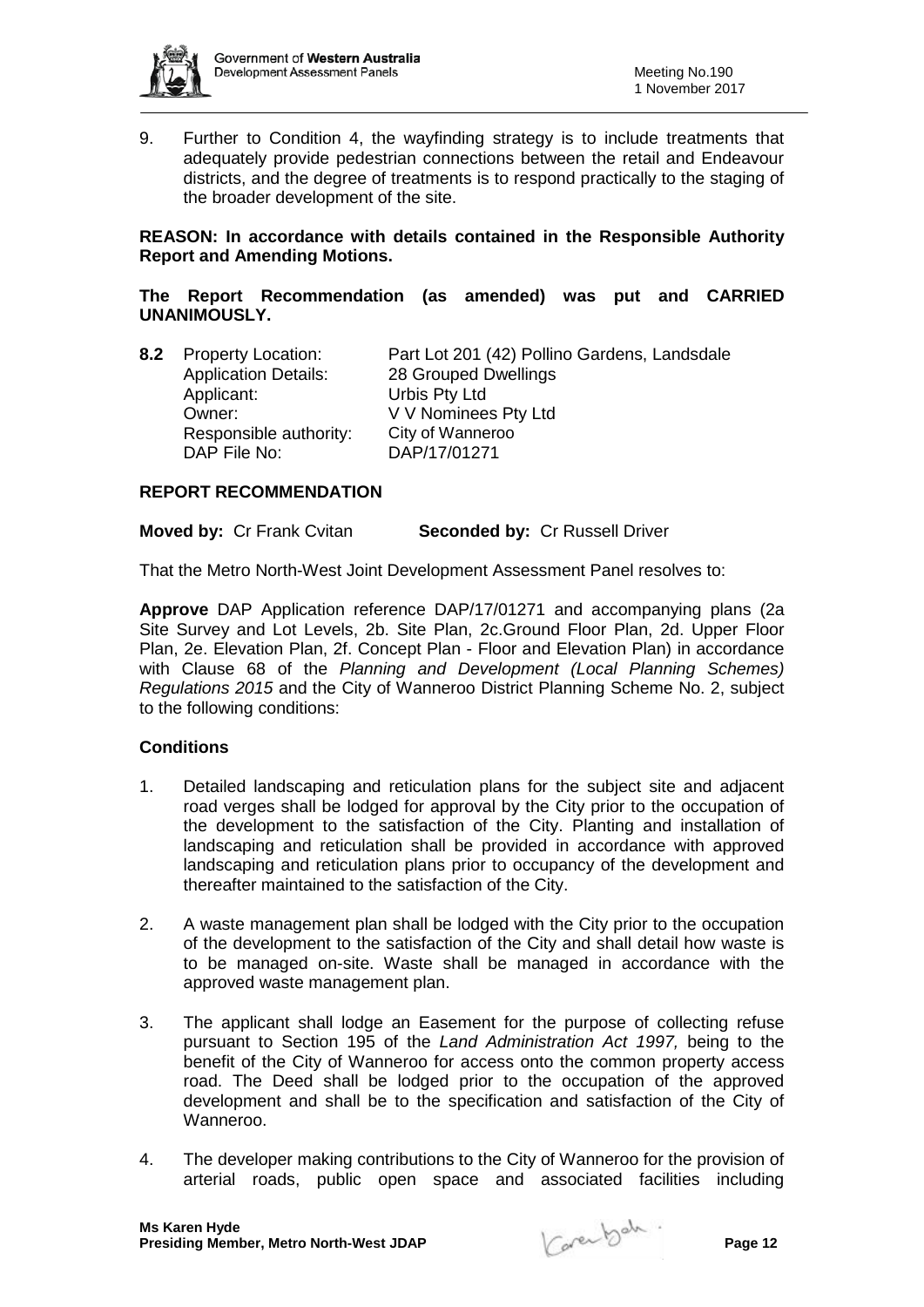

administrative costs to service the East Wanneroo Structure Plan No. 7 - Cell 5 shall be made prior to the issue of the Building Permit in accordance with Part 9 of the City of Wanneroo District Planning Scheme No.2.

- 5. The development shall be constructed in accordance with the recommendations of the Transport Noise Assessment Report for Lot 201 Gnangara Road, Landsdale prepared by Lloyd George Acoustics (dated 17 August 2017).
- 6. The development is to be implemented in accordance with all recommendations of the Bushfire Management Plan as prepared by Strategen Environmental, dated August 2017.
- 7. The proposed common property access way being constructed and drained at the landowner/applicant's cost to specifications and satisfaction of the City.
- 8. Detailed engineering drawings and specifications for works for the adjacent road reserves, including earthworks, parking, roads and drainage, shall be submitted to the City prior to the commencement of development. All works within the lot and adjacent road reserves shall be undertaken in accordance with the approved plans by the applicant, at the cost of the developer, prior to the occupation of the development.
- 9. On-site visitor parking bays shall be drained, sealed, marked and permanently set aside as such, and thereafter maintained to the satisfaction of the City.
- 10. Lighting shall be installed along all common access ways, pedestrian pathways and in all common service areas prior to the development first being occupied.
- 11. An on-site stormwater drainage system, sufficient to contain a 1:100 year storm event (over 24 hours) must be provided. Plans illustrating the system proposed shall be submitted for approval when application is made for a building licence and the system shall be installed during the construction of the development.
- 12. Prior to the commencement of construction of the development, a construction management plan shall be submitted and approved by the City detailing how the construction of the development will be managed in order to limit the impact on the users of the surrounding area. The plan will need to ensure that:
	- adequate space is provided within the subject site for the parking of construction vehicles and for the storage of building materials so as to minimise the need to utilise the surrounding road network;
	- adequate provision is made for the parking of workers vehicles;
	- pedestrian and vehicular access around the site is maintained;
	- protection of trees with the public open space site;
	- the delivery of goods and materials does not adversely impact on the amenity of the surrounding properties; and
	- the hours of construction are limited to ensure that there is no adverse impact on the amenity of the surrounding properties.

Thereafter, construction shall be undertaken in accordance with the approved construction management plan.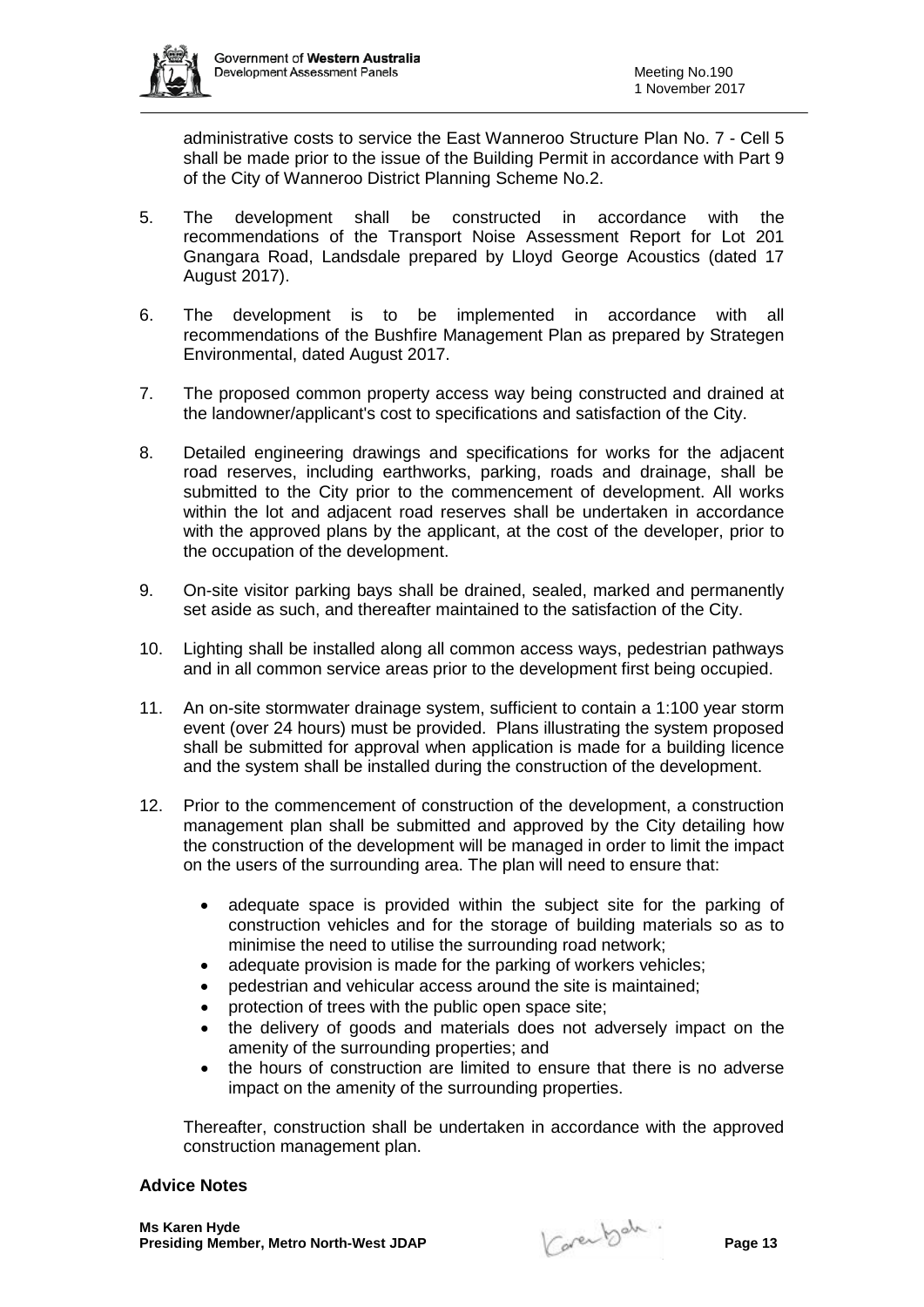

- 1. The Landscaping Plan shall include but is not limited to the following:
	- Specific tree and vegetation species;
	- Details of tree species proposed within the access road to ensure the trees won't obstruct the waste trucks and other vehicles;
	- Pedestrian path through the historic road reserve to provide a direct pedestrian connection to Gnangara Road; and
	- Landscaping of adjacent road reserves.
- 2. The Waste Management Plan shall include but is not limited to the following:
	- Allocating bin pad locations per dwelling;
	- Proposed measures to ensure residents are aware of bin collection days and times, their bin pad location and their responsibilities for taking out and retrieving their bins; and
	- Ensuring sufficient vertical separation is achieved between the City's waste trucks and any obstructions, such as the proposed trees within the access road.
- 3. Detailed engineering drawings for adjacent road reserves shall include but is not limited to the following:
	- Detailed design of the Bakana Loop cul-de-sac.
	- Detailed design of the on-street car bays within the Pollino Gardens road reserve.
- 4. This is a development approval only and is issued under the City of Wanneroo's District Planning Scheme No. 2 and the Western Australian Planning Commission's Metropolitan Region Scheme. It is the proponent's responsibility to comply with all other applicable legislation and obtain all required approvals, licences and permits prior to commencement of this development.
- 5. This development approval does not take into account any restrictive covenants. It is the proponent's responsibility to ensure that the development will not result in a conflict of contractual obligations.
- 6. If the development the subject of this approval is not substantially commenced within a period of 2 years after the date of the determination, the approval will lapse and be of no further effect.
- 7. Where an approval has so lapsed, no development must be carried out without further approval of the local government having first been sought and obtained.
- 8. If an applicant or owner is aggrieved by this determination there is a right of review by the State Administrative Tribunal in accordance with the *Planning and Development Act 2005* Part 14. An application must be made within 28 days of the determination.
- 9. In regards to the dust and sand drift condition, adequate measures to minimise any impacts of dust and sand drift from the site include all requirements as stipulated within the Department of Water and Environmental Regulation's 'A *guideline for managing the impacts of dust and associated contaminants from*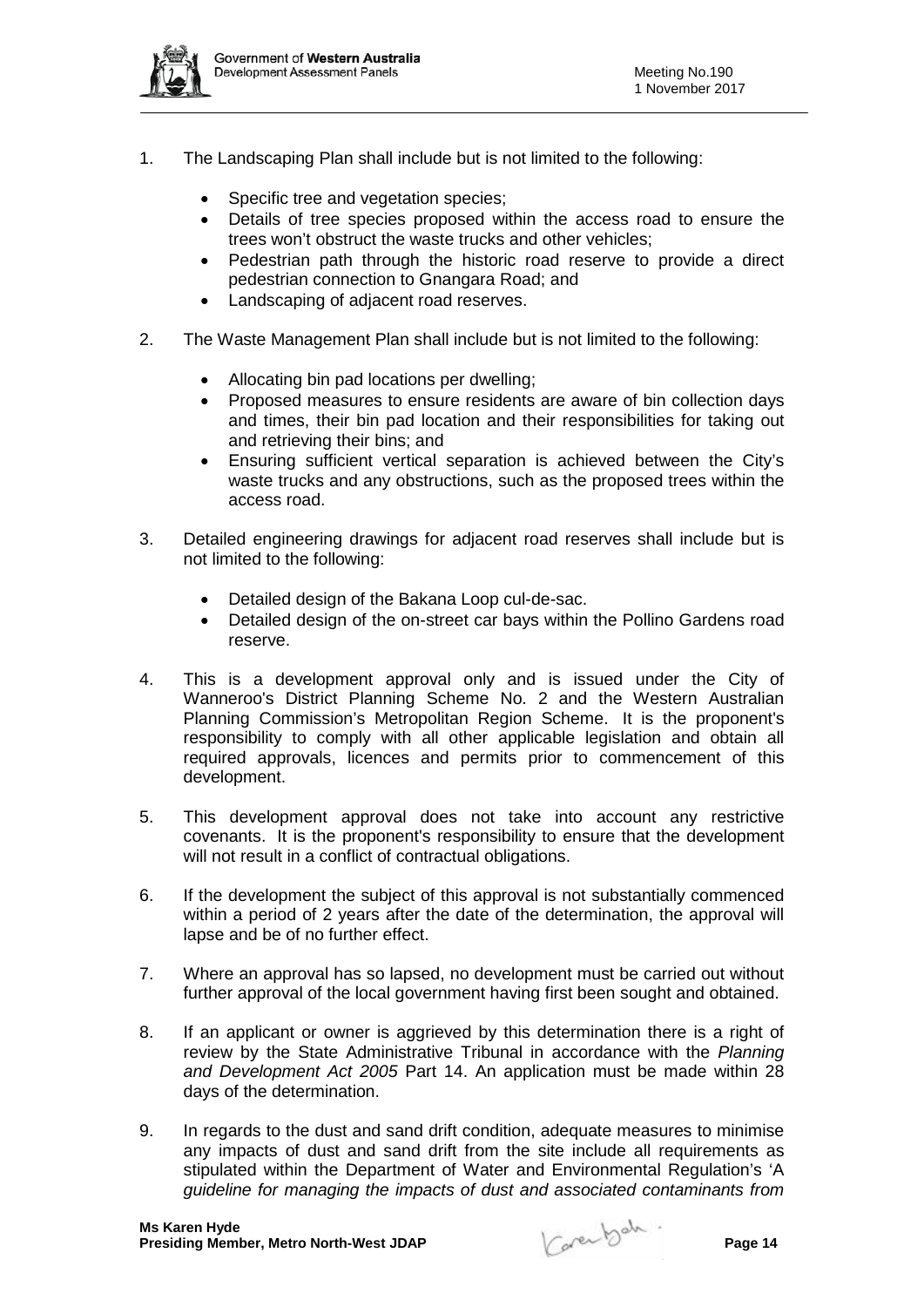

*land development sites, contaminated sites remediation and other related activities'.*

10. This approval should not be construed that the City will support a survey strata or green title subdivision application for the development.

## **AMENDING MOTION:**

**Moved by:** Ms Karen Hyde **Seconded by:** Cr Russell Driver

To amend Condition 1 to read as follows:

*Detailed landscaping and reticulation plans for the subject site and adjacent road verges shall be lodged for approval by the City prior to the commencement of development to the satisfaction of the City. Planting and installation of landscaping and reticulation shall be provided in accordance with approved landscaping and reticulation plans prior to occupancy of the development and thereafter maintained to the satisfaction of the City.*

**REASON: To clarify the timing of the preparation and approval of the landscape plans.**

**The Amending Motion was put and CARRIED UNANIMOUSLY.**

#### **AMENDING MOTION:**

**Moved by:** Ms Karen Hyde **Seconded by:** Cr Russell Driver

To amend Condition 10 to read as follows:

*Lighting shall be installed along all common access ways, pedestrian pathways and in all common service areas prior to the development first being occupied and thereafter maintained to the satisfaction of the City.*

**REASON: To ensure ongoing maintenance of the lighting in the public areas of the development.**

**The Amending Motion was put and CARRIED UNANIMOUSLY.**

### **AMENDING MOTION:**

**Moved by:** Ms Karen Hyde **Seconded by:** Cr Frank Cvitan

To add a new Condition to read as follows:

*A schedule of materials, colours and finishes for the elevation of the development fronting the future Public Open Space shall be prepared and lodged for approval by the City, prior to the commence of the development and to the satisfaction of the City.*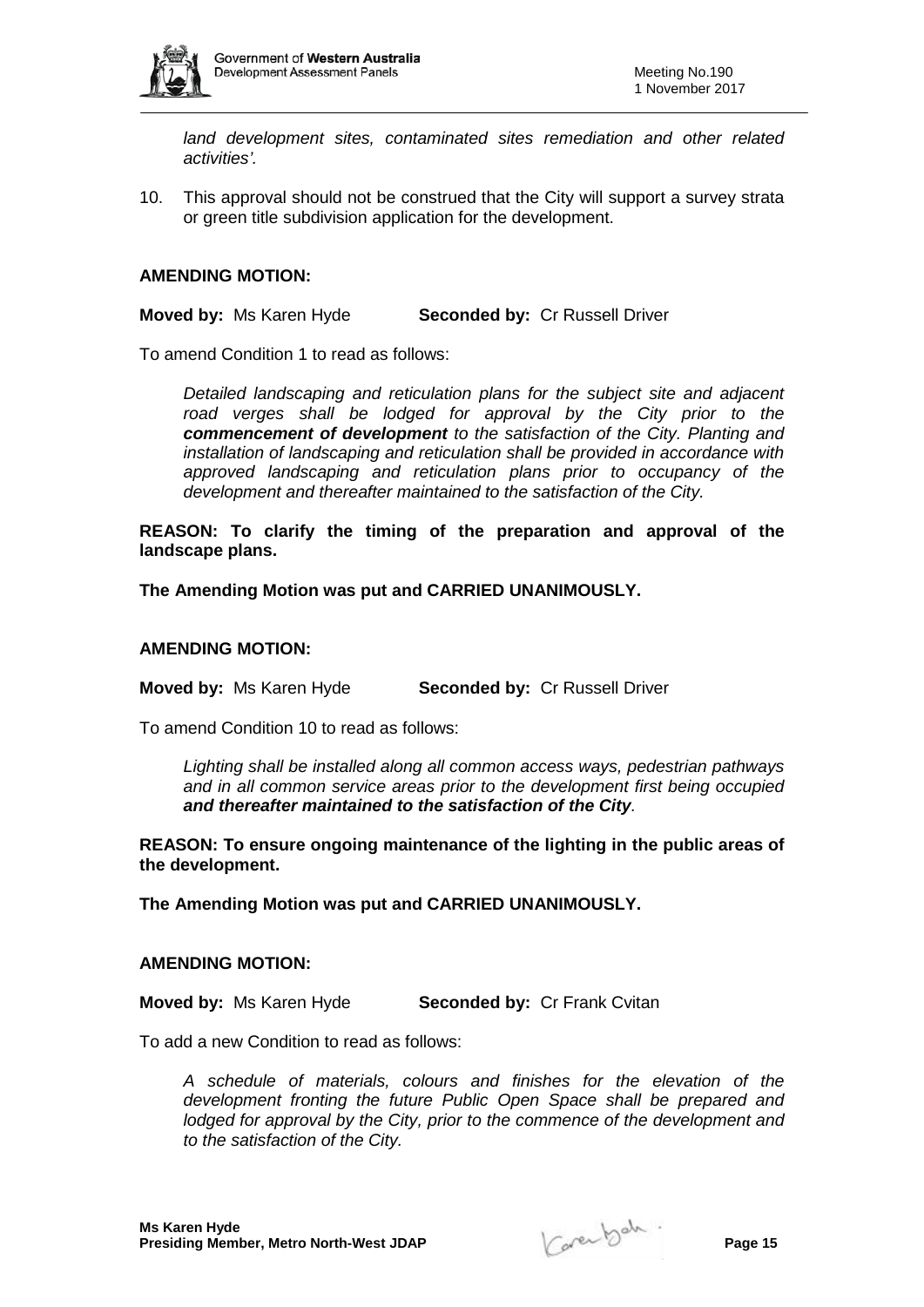

**REASON: To ensure a level of visual interest where the development interfaces with the public open space.**

**The Amending Motion was put and CARRIED UNANIMOUSLY.**

# **REPORT RECOMMENDATION (AS AMENDED)**

That the Metro North-West Joint Development Assessment Panel resolves to:

**Approve** DAP Application reference DAP/17/01271 and accompanying plans (2a Site Survey and Lot Levels, 2b. Site Plan, 2c.Ground Floor Plan, 2d. Upper Floor Plan, 2e. Elevation Plan, 2f. Concept Plan - Floor and Elevation Plan) in accordance with Clause 68 of the *Planning and Development (Local Planning Schemes) Regulations 2015* and the City of Wanneroo District Planning Scheme No. 2, subject to the following conditions:

## **Conditions**

- 1. Detailed landscaping and reticulation plans for the subject site and adjacent road verges shall be lodged for approval by the City prior to the commencement of the development to the satisfaction of the City. Planting and installation of landscaping and reticulation shall be provided in accordance with approved landscaping and reticulation plans prior to occupancy of the development and thereafter maintained to the satisfaction of the City.
- 2. A waste management plan shall be lodged with the City prior to the occupation of the development to the satisfaction of the City and shall detail how waste is to be managed on-site. Waste shall be managed in accordance with the approved waste management plan.
- 3. The applicant shall lodge an Easement for the purpose of collecting refuse pursuant to Section 195 of the *Land Administration Act 1997,* being to the benefit of the City of Wanneroo for access onto the common property access road. The Deed shall be lodged prior to the occupation of the approved development and shall be to the specification and satisfaction of the City of Wanneroo.
- 4. The developer making contributions to the City of Wanneroo for the provision of arterial roads, public open space and associated facilities including administrative costs to service the East Wanneroo Structure Plan No. 7 - Cell 5 shall be made prior to the issue of the Building Permit in accordance with Part 9 of the City of Wanneroo District Planning Scheme No.2.
- 5. The development shall be constructed in accordance with the recommendations of the Transport Noise Assessment Report for Lot 201 Gnangara Road, Landsdale prepared by Lloyd George Acoustics (dated 17 August 2017).
- 6. The development is to be implemented in accordance with all recommendations of the Bushfire Management Plan as prepared by Strategen Environmental, dated August 2017.

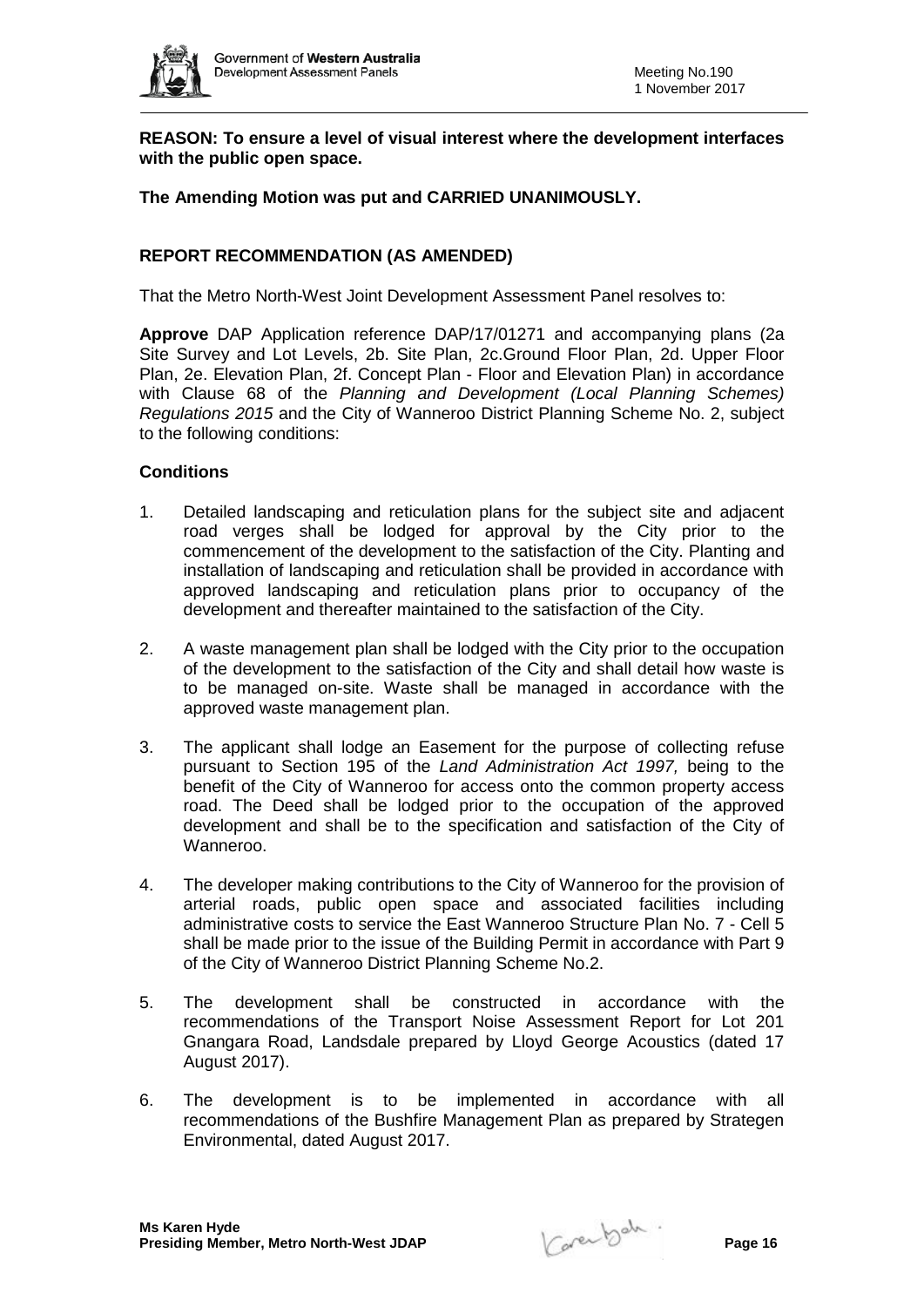

- 7. The proposed common property access way being constructed and drained at the landowner/applicant's cost to specifications and satisfaction of the City.
- 8. Detailed engineering drawings and specifications for works for the adjacent road reserves, including earthworks, parking, roads and drainage, shall be submitted to the City prior to the commencement of development. All works within the lot and adjacent road reserves shall be undertaken in accordance with the approved plans by the applicant, at the cost of the developer, prior to the occupation of the development.
- 9. On-site visitor parking bays shall be drained, sealed, marked and permanently set aside as such, and thereafter maintained to the satisfaction of the City.
- 10. Lighting shall be installed along all common access ways, pedestrian pathways and in all common service areas prior to the development first being occupied and thereafter maintained to the satisfaction of the City.
- 11. An on-site stormwater drainage system, sufficient to contain a 1:100 year storm event (over 24 hours) must be provided. Plans illustrating the system proposed shall be submitted for approval when application is made for a building licence and the system shall be installed during the construction of the development.
- 12. Prior to the commencement of construction of the development, a construction management plan shall be submitted and approved by the City detailing how the construction of the development will be managed in order to limit the impact on the users of the surrounding area. The plan will need to ensure that:
	- adequate space is provided within the subject site for the parking of construction vehicles and for the storage of building materials so as to minimise the need to utilise the surrounding road network;
	- adequate provision is made for the parking of workers vehicles;
	- pedestrian and vehicular access around the site is maintained;
	- protection of trees with the public open space site;
	- the delivery of goods and materials does not adversely impact on the amenity of the surrounding properties; and
	- the hours of construction are limited to ensure that there is no adverse impact on the amenity of the surrounding properties.

Thereafter, construction shall be undertaken in accordance with the approved construction management plan.

13. A schedule of materials, colours and finishes for the elevation of the development fronting the future Public Open Space shall be prepared and lodged for approval by the City, prior to the commence of the development and to the satisfaction of the City.

- 1. The Landscaping Plan shall include but is not limited to the following:
	- Specific tree and vegetation species;
	- Details of tree species proposed within the access road to ensure the trees won't obstruct the waste trucks and other vehicles;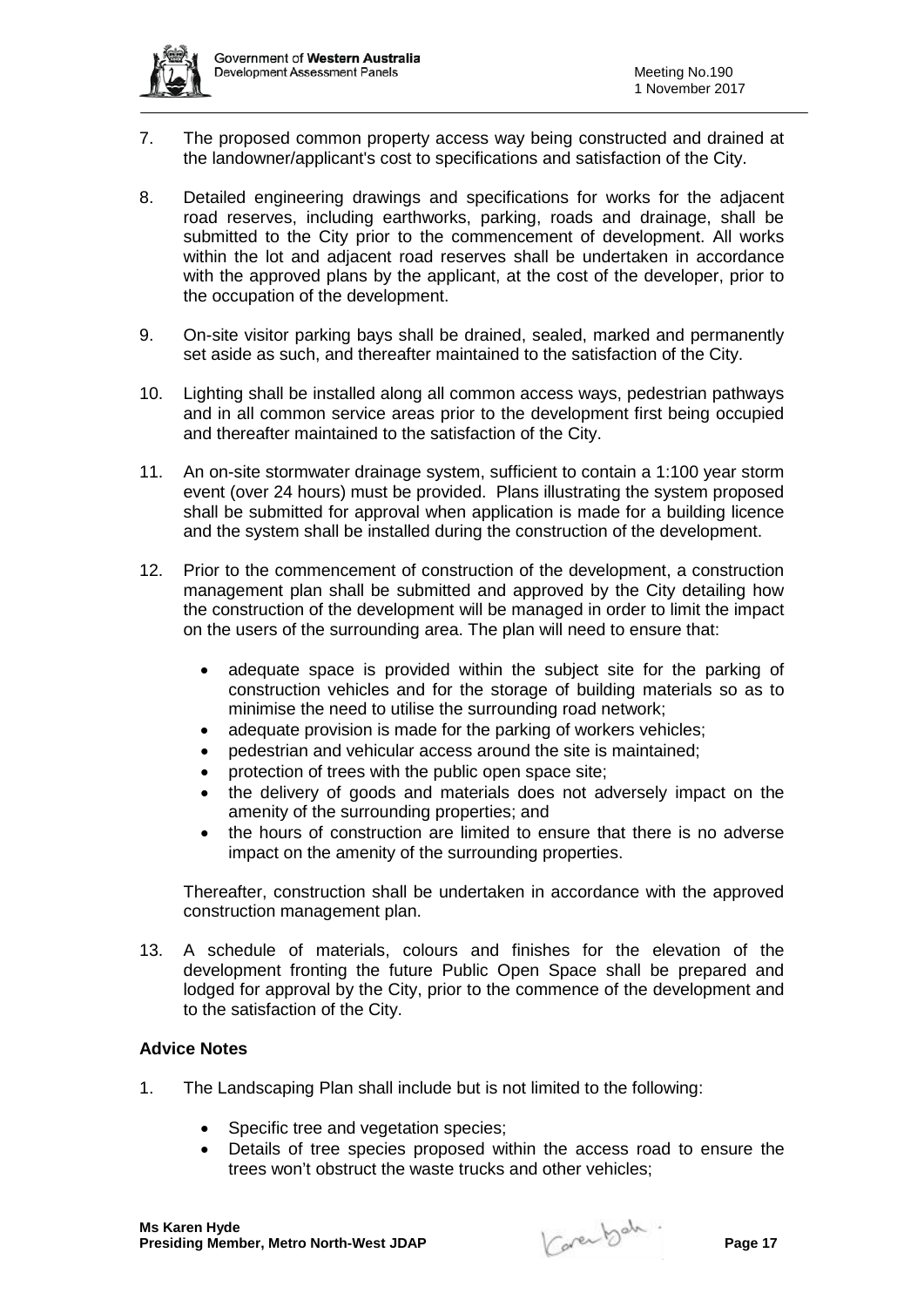

- Pedestrian path through the historic road reserve to provide a direct pedestrian connection to Gnangara Road; and
- Landscaping of adjacent road reserves.
- 2. The Waste Management Plan shall include but is not limited to the following:
	- Allocating bin pad locations per dwelling;
	- Proposed measures to ensure residents are aware of bin collection days and times, their bin pad location and their responsibilities for taking out and retrieving their bins; and
	- Ensuring sufficient vertical separation is achieved between the City's waste trucks and any obstructions, such as the proposed trees within the access road.
- 3. Detailed engineering drawings for adjacent road reserves shall include but is not limited to the following:
	- Detailed design of the Bakana Loop cul-de-sac.
	- Detailed design of the on-street car bays within the Pollino Gardens road reserve.
- 4. This is a development approval only and is issued under the City of Wanneroo's District Planning Scheme No. 2 and the Western Australian Planning Commission's Metropolitan Region Scheme. It is the proponent's responsibility to comply with all other applicable legislation and obtain all required approvals, licences and permits prior to commencement of this development.
- 5. This development approval does not take into account any restrictive covenants. It is the proponent's responsibility to ensure that the development will not result in a conflict of contractual obligations.
- 6. If the development the subject of this approval is not substantially commenced within a period of 2 years after the date of the determination, the approval will lapse and be of no further effect.
- 7. Where an approval has so lapsed, no development must be carried out without further approval of the local government having first been sought and obtained.
- 8. If an applicant or owner is aggrieved by this determination there is a right of review by the State Administrative Tribunal in accordance with the *Planning and Development Act 2005* Part 14. An application must be made within 28 days of the determination.
- 9. In regards to the dust and sand drift condition, adequate measures to minimise any impacts of dust and sand drift from the site include all requirements as stipulated within the Department of Water and Environmental Regulation's 'A *guideline for managing the impacts of dust and associated contaminants from land development sites, contaminated sites remediation and other related activities'.*
- 10. This approval should not be construed that the City will support a survey strata or green title subdivision application for the development.